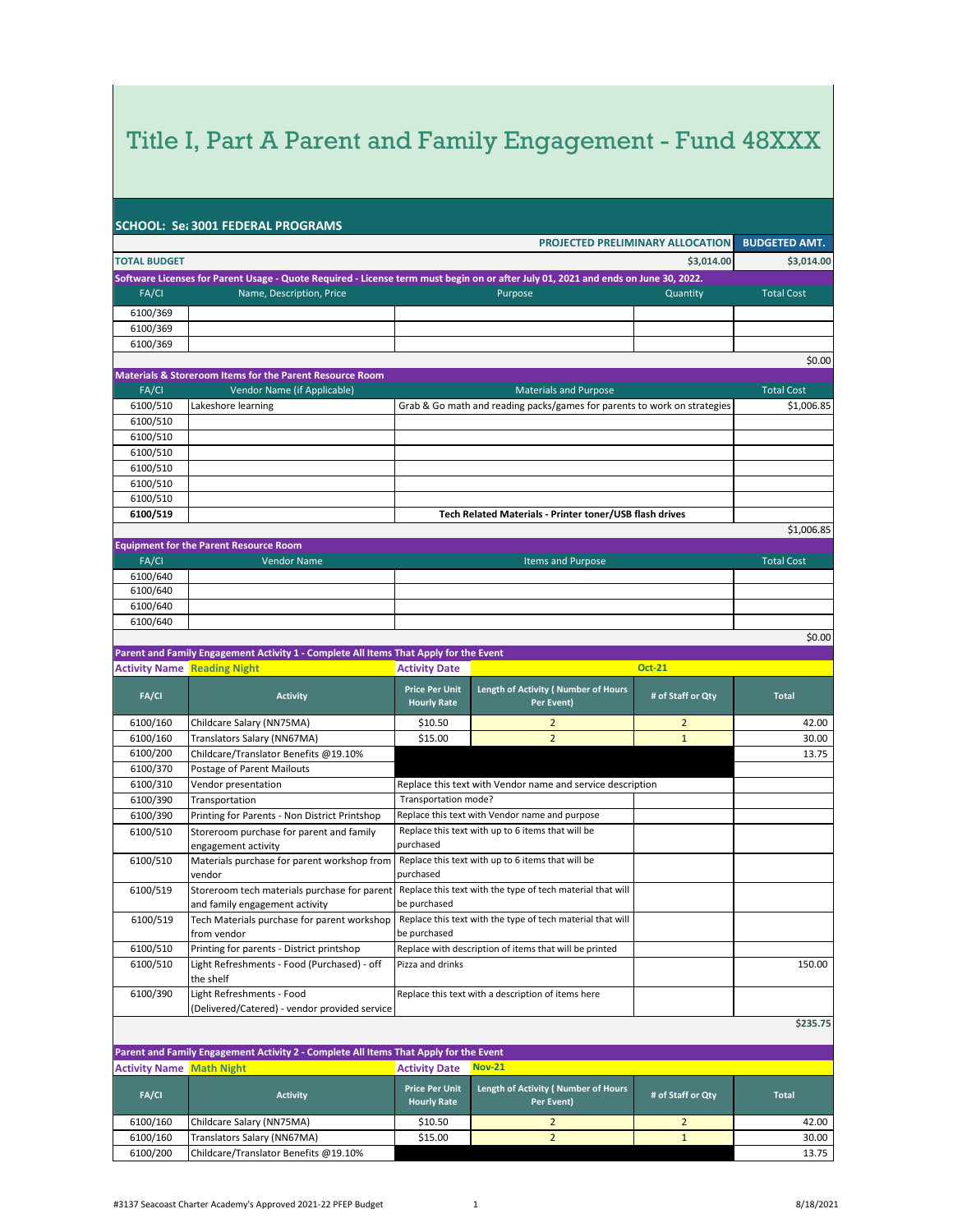|          | <b>SCHOOL: Set 3001 FEDERAL PROGRAMS</b>                                       |                                                                            |          |
|----------|--------------------------------------------------------------------------------|----------------------------------------------------------------------------|----------|
| 6100/370 | Postage of Parent Mailouts                                                     |                                                                            |          |
| 6100/310 | Vendor presentation                                                            | Replace this text with Vendor name and service description                 |          |
| 6100/390 | Transportation                                                                 | Transportation mode?                                                       |          |
| 6100/390 | Printing for Parents - Non District Printshop                                  | Replace this text with Vendor name and purpose                             |          |
| 6100/510 | Storeroom purchase for parent and family<br>engagement activity                | Replace this text with up to 6 items that will be<br>purchased             |          |
| 6100/510 | Materials purchase for parent workshop from<br>vendor                          | Replace this text with up to 6 items that will be<br>purchased             |          |
| 6100/519 | Storeroom tech materials purchase for parent<br>and family engagement activity | Replace this text with the type of tech material that will<br>be purchased |          |
| 6100/519 | Tech Materials purchase for parent workshop<br>from vendor                     | Replace this text with the type of tech material that will<br>be purchased |          |
| 6100/510 | Printing for parents - District printshop                                      | Replace with description of items that will be printed                     |          |
| 6100/510 | Light Refreshments - Food (Purchased) - off<br>the shelf                       | Pizza and drinks                                                           | 150.00   |
| 6100/390 | Light Refreshments - Food<br>(Delivered/Catered) - vendor provided service     | Replace this text with a description of items here                         |          |
|          |                                                                                |                                                                            | \$235.75 |

**Parent and Family Engagement Activity 3 - Complete All Items That Apply for the Event**

| <b>Activity Name Science Night</b> |                                                                                | <b>Activity Date</b>                        | Mar-22                                                     |              |              |
|------------------------------------|--------------------------------------------------------------------------------|---------------------------------------------|------------------------------------------------------------|--------------|--------------|
| FA/CI                              | <b>Activity</b>                                                                | <b>Price Per Unit</b><br><b>Hourly Rate</b> | Length of Activity (Number of Hours<br>Per Event)          |              | <b>Total</b> |
| 6100/160                           | Childcare Salary (NN75MA)                                                      | \$8.65                                      | $\mathbf{0}$                                               | $\mathbf{0}$ |              |
| 6100/160                           | Translators Salary (NN67MA)                                                    | \$10.00                                     | $\overline{0}$                                             | $\Omega$     |              |
| 6100/200                           | Childcare/Translator Benefits @19.10%                                          |                                             |                                                            |              |              |
| 6100/370                           | Postage of Parent Mailouts                                                     |                                             |                                                            |              |              |
| 6100/310                           | Vendor presentation                                                            |                                             | Replace this text with Vendor name and service description |              |              |
| 6100/390                           | Transportation                                                                 | Transportation mode?                        |                                                            |              |              |
| 6100/390                           | Printing for Parents - Non District Printshop                                  |                                             | Replace this text with Vendor name and purpose             |              |              |
| 6100/510                           | Storeroom purchase for parent and family<br>engagement activity                | purchased                                   | Replace this text with up to 6 items that will be          |              |              |
| 6100/510                           | Materials purchase for parent workshop from<br>vendor                          | family                                      | science matierals to make and take home for each           | 400          | 1,000.00     |
| 6100/519                           | Storeroom tech materials purchase for parent<br>and family engagement activity | be purchased                                | Replace this text with the type of tech material that will |              |              |
| 6100/519                           | Tech Materials purchase for parent workshop<br>from vendor                     | be purchased                                | Replace this text with the type of tech material that will |              |              |
| 6100/510                           | Printing for parents - District printshop                                      |                                             | Replace with description of items that will be printed     |              |              |
| 6100/510                           | Light Refreshments - Food (Purchased) - off<br>the shelf                       |                                             |                                                            |              |              |
| 6100/390                           | Light Refreshments - Food<br>(Delivered/Catered) - vendor provided service     |                                             | Replace this text with a description of items here         |              |              |

**\$1,000.00**

**Parent and Family Engagement Activity 4 - Complete All Items That Apply for the Event Activity Name Social Media Safety Activity Date Jan-22**

|          | <b>ACTIVITY MATTLE SOCIAL MIGHTS SETETY</b>                     | <b>ACLIVILY DATE</b>                        | Jan-44                                            |                   |              |  |
|----------|-----------------------------------------------------------------|---------------------------------------------|---------------------------------------------------|-------------------|--------------|--|
| FA/CI    | <b>Activity</b>                                                 | <b>Price Per Unit</b><br><b>Hourly Rate</b> | Length of Activity (Number of Hours<br>Per Event) | # of Staff or Qty | <b>Total</b> |  |
| 6100/160 | Childcare Salary (NN75MA)                                       | \$10.50                                     |                                                   |                   | 42.00        |  |
| 6100/160 | Translators Salary (NN67MA)                                     | \$15.00                                     |                                                   |                   | 30.00        |  |
| 6100/200 | Childcare/Translator Benefits @19.10%                           |                                             |                                                   |                   | 13.75        |  |
| 6100/370 | Postage of Parent Mailouts                                      |                                             |                                                   |                   |              |  |
| 6100/310 | Vendor presentation                                             |                                             | Erin Baily - The Social Family                    |                   |              |  |
| 6100/390 | Transportation                                                  |                                             | Transportation mode?                              |                   |              |  |
| 6100/390 | Printing for Parents - Non District Printshop                   |                                             | Replace this text with Vendor name and purpose    |                   |              |  |
| 6100/510 | Storeroom purchase for parent and family<br>engagement activity | purchased                                   | Replace this text with up to 6 items that will be |                   |              |  |
|          |                                                                 |                                             |                                                   |                   |              |  |
| 6100/510 | Materials purchase for parent workshop from                     |                                             | Replace this text with up to 6 items that will be |                   |              |  |
|          | vendor                                                          | purchased                                   |                                                   |                   |              |  |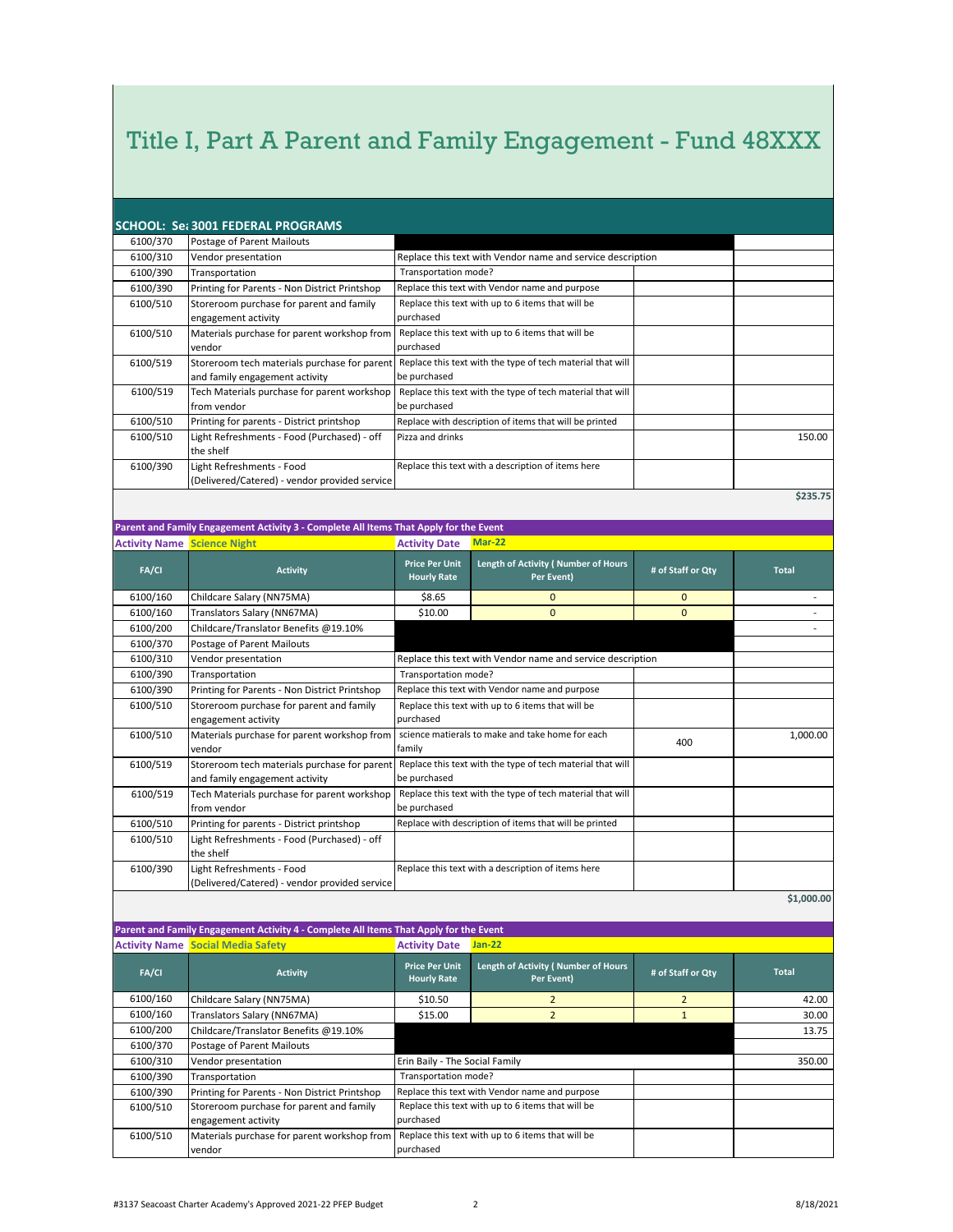| SCHOOL: Set 3001 FEDERAL PROGRAMS |                                |                                                                                                          |  |  |  |  |
|-----------------------------------|--------------------------------|----------------------------------------------------------------------------------------------------------|--|--|--|--|
| 6100/519                          |                                | Storeroom tech materials purchase for parent Replace this text with the type of tech material that will  |  |  |  |  |
|                                   | and family engagement activity | be purchased                                                                                             |  |  |  |  |
| 6100/519                          |                                | Tech Materials purchase for parent workshop   Replace this text with the type of tech material that will |  |  |  |  |

| -------  |                                               |                                                                                                        |       |
|----------|-----------------------------------------------|--------------------------------------------------------------------------------------------------------|-------|
|          | and family engagement activity                | be purchased                                                                                           |       |
| 6100/519 |                                               | Tech Materials purchase for parent workshop Replace this text with the type of tech material that will |       |
|          | from vendor                                   | be purchased                                                                                           |       |
| 6100/510 | Printing for parents - District printshop     | Replace with description of items that will be printed                                                 |       |
| 6100/510 | Light Refreshments - Food (Purchased) - off   | Crackers, Cookies, Drinks                                                                              | 99.89 |
|          | the shelf                                     |                                                                                                        |       |
| 6100/390 | Light Refreshments - Food                     | Replace this text with a description of items here                                                     |       |
|          | (Delivered/Catered) - vendor provided service |                                                                                                        |       |

**\$535.64**

|                      | Parent and Family Engagement Activity 5 - Complete All Items That Apply for the Event |                                             |                                                            |                   |              |
|----------------------|---------------------------------------------------------------------------------------|---------------------------------------------|------------------------------------------------------------|-------------------|--------------|
| <b>Activity Name</b> |                                                                                       | <b>Activity Date</b>                        |                                                            |                   |              |
| <b>FA/CI</b>         | <b>Activity</b>                                                                       | <b>Price Per Unit</b><br><b>Hourly Rate</b> | Length of Activity (Number of Hours<br>Per Event)          | # of Staff or Qty | <b>Total</b> |
| 6100/160             | Childcare Salary (NN75MA)                                                             | \$8.65                                      | $\mathbf{0}$                                               | $\mathbf{0}$      |              |
| 6100/160             | Translators Salary (NN67MA)                                                           | \$10.00                                     | $\Omega$                                                   | $\mathbf{0}$      |              |
| 6100/200             | Childcare/Translator Benefits @19.10%                                                 |                                             |                                                            |                   |              |
| 6100/370             | Postage of Parent Mailouts                                                            |                                             |                                                            |                   |              |
| 6100/310             | Vendor presentation                                                                   |                                             | Replace this text with Vendor name and service description |                   |              |
| 6100/390             | Transportation                                                                        | Transportation mode?                        |                                                            |                   |              |
| 6100/390             | Printing for Parents - Non District Printshop                                         |                                             | Replace this text with Vendor name and purpose             |                   |              |
| 6100/510             | Storeroom purchase for parent and family<br>engagement activity                       | purchased                                   | Replace this text with up to 6 items that will be          |                   |              |
| 6100/510             | Materials purchase for parent workshop from<br>vendor                                 | purchased                                   | Replace this text with up to 6 items that will be          |                   |              |
| 6100/519             | Storeroom tech materials purchase for parent<br>and family engagement activity        | be purchased                                | Replace this text with the type of tech material that will |                   |              |
| 6100/519             | Tech Materials purchase for parent workshop<br>from vendor                            | be purchased                                | Replace this text with the type of tech material that will |                   |              |
| 6100/510             | Printing for parents - District printshop                                             |                                             | Replace with description of items that will be printed     |                   |              |
| 6100/510             | Light Refreshments - Food (Purchased) - off<br>the shelf                              |                                             | Replace this text with a description of items here         |                   |              |
| 6100/390             | Light Refreshments - Food<br>(Delivered/Catered) - vendor provided service            |                                             | Replace this text with a description of items here         |                   |              |

**\$0.00**

|                      | Parent and Family Engagement Activity 6 - Complete All Items That Apply for the Event |                                                |                                                            |                   |              |
|----------------------|---------------------------------------------------------------------------------------|------------------------------------------------|------------------------------------------------------------|-------------------|--------------|
| <b>Activity Name</b> |                                                                                       | <b>Activity Date</b>                           |                                                            |                   |              |
| FA/CI                | <b>Activity</b>                                                                       | <b>Price Per Unit</b><br><b>Hourly Rate</b>    | Length of Activity (Number of Hours<br>Per Event)          | # of Staff or Qty | <b>Total</b> |
| 6100/160             | Childcare Salary (NN75MA)                                                             | \$8.65                                         | $\mathbf{0}$                                               | $\Omega$          |              |
| 6100/160             | Translators Salary (NN67MA)                                                           | \$10.00                                        | $\Omega$                                                   | $\Omega$          |              |
| 6100/200             | Childcare/Translator Benefits @19.10%                                                 |                                                |                                                            |                   |              |
| 6100/370             | Postage of Parent Mailouts                                                            |                                                |                                                            |                   |              |
| 6100/310             | Vendor presentation                                                                   |                                                | Replace this text with Vendor name and service description |                   |              |
| 6100/390             | Transportation                                                                        | Transportation mode?                           |                                                            |                   |              |
| 6100/390             | Printing for Parents - Non District Printshop                                         | Replace this text with Vendor name and purpose |                                                            |                   |              |
| 6100/510             | Storeroom purchase for parent and family<br>engagement activity                       | purchased                                      | Replace this text with up to 6 items that will be          |                   |              |
| 6100/510             | Materials purchase for parent workshop from<br>vendor                                 | purchased                                      | Replace this text with up to 6 items that will be          |                   |              |
| 6100/519             | Storeroom tech materials purchase for parent<br>and family engagement activity        | be purchased                                   | Replace this text with the type of tech material that will |                   |              |
| 6100/519             | Tech Materials purchase for parent workshop<br>from vendor                            | be purchased                                   | Replace this text with the type of tech material that will |                   |              |
| 6100/510             | Printing for parents - District printshop                                             |                                                | Replace with description of items that will be printed     |                   |              |
| 6100/510             | Light Refreshments - Food (Purchased) - off<br>the shelf                              |                                                | Replace this text with a description of items here         |                   |              |
| 6100/390             | Light Refreshments - Food                                                             |                                                | Replace this text with a description of items here         |                   |              |

(Delivered/Catered) - vendor provided service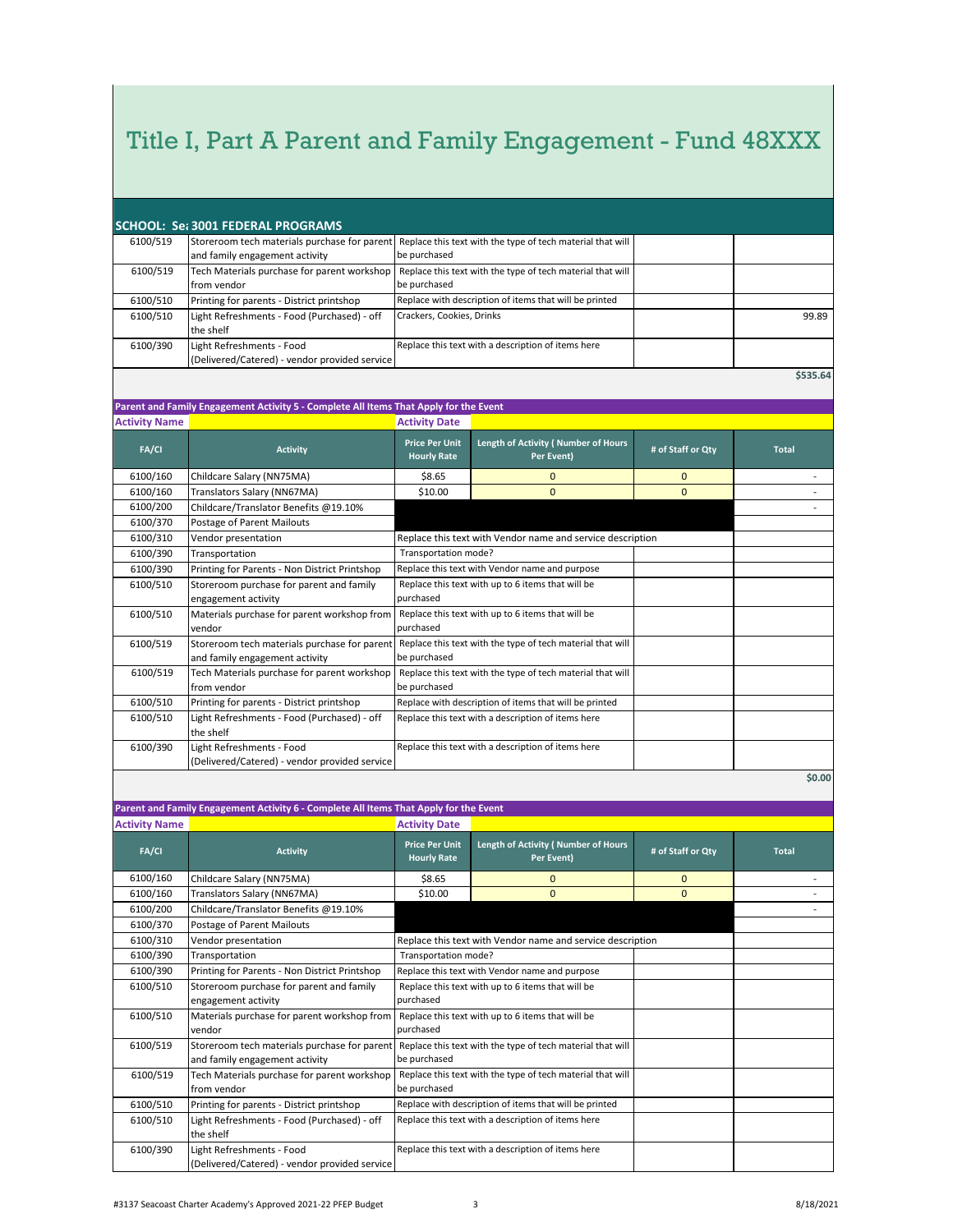#### **SCHOOL: Sea 3001 FEDERAL PROGRAMS**

**\$0.00**

|                      | Parent and Family Engagement Activity 7 - Complete All Items That Apply for the Event |                                             |                                                            |                   |              |
|----------------------|---------------------------------------------------------------------------------------|---------------------------------------------|------------------------------------------------------------|-------------------|--------------|
| <b>Activity Name</b> |                                                                                       | <b>Activity Date</b>                        |                                                            |                   |              |
| FA/CI                | <b>Activity</b>                                                                       | <b>Price Per Unit</b><br><b>Hourly Rate</b> | Length of Activity (Number of Hours<br>Per Event)          | # of Staff or Qty | <b>Total</b> |
| 6100/160             | Childcare Salary (NN75MA)                                                             | \$8.65                                      | $\mathbf{0}$                                               | $\mathbf{0}$      |              |
| 6100/160             | Translators Salary (NN67MA)                                                           | \$10.00                                     | $\Omega$                                                   | $\mathbf{0}$      |              |
| 6100/200             | Childcare/Translator Benefits @19.10%                                                 |                                             |                                                            |                   |              |
| 6100/370             | Postage of Parent Mailouts                                                            |                                             |                                                            |                   |              |
| 6100/310             | Vendor presentation                                                                   |                                             | Replace this text with Vendor name and service description |                   |              |
| 6100/390             | Transportation                                                                        | Transportation mode?                        |                                                            |                   |              |
| 6100/390             | Printing for Parents - Non District Printshop                                         |                                             | Replace this text with Vendor name and purpose             |                   |              |
| 6100/510             | Storeroom purchase for parent and family<br>engagement activity                       | purchased                                   | Replace this text with up to 6 items that will be          |                   |              |
| 6100/510             | Materials purchase for parent workshop from<br>vendor                                 | purchased                                   | Replace this text with up to 6 items that will be          |                   |              |
| 6100/519             | Storeroom tech materials purchase for parent<br>and family engagement activity        | be purchased                                | Replace this text with the type of tech material that will |                   |              |
| 6100/519             | Tech Materials purchase for parent workshop<br>from vendor                            | be purchased                                | Replace this text with the type of tech material that will |                   |              |
| 6100/510             | Printing for parents - District printshop                                             |                                             | Replace with description of items that will be printed     |                   |              |
| 6100/510             | Light Refreshments - Food (Purchased) - off<br>the shelf                              |                                             | Replace this text with a description of items here         |                   |              |
| 6100/390             | Light Refreshments - Food<br>(Delivered/Catered) - vendor provided service            |                                             | Replace this text with a description of items here         |                   |              |
|                      |                                                                                       |                                             |                                                            |                   | \$0.00       |

#### **Parent and Family Engagement Activity 8 - Complete All Items That Apply for the Event Activity Name Activity Date**

| <b>ACTIVITY MATTLE</b> |                                               | Activity Date                               |                                                            |                   |              |  |
|------------------------|-----------------------------------------------|---------------------------------------------|------------------------------------------------------------|-------------------|--------------|--|
| FA/CI                  | <b>Activity</b>                               | <b>Price Per Unit</b><br><b>Hourly Rate</b> | Length of Activity (Number of Hours<br>Per Event)          | # of Staff or Qty | <b>Total</b> |  |
| 6100/160               | Childcare Salary (NN75MA)                     | \$8.65                                      | $\Omega$                                                   | $\mathbf{0}$      |              |  |
| 6100/160               | Translators Salary (NN67MA)                   | \$10.00                                     | $\mathbf{0}$                                               | $\mathbf{0}$      |              |  |
| 6100/200               | Childcare/Translator Benefits @19.10%         |                                             |                                                            |                   |              |  |
| 6100/370               | Postage of Parent Mailouts                    |                                             |                                                            |                   |              |  |
| 6100/310               | Vendor presentation                           |                                             | Replace this text with Vendor name and service description |                   |              |  |
| 6100/390               | Transportation                                | Transportation mode?                        |                                                            |                   |              |  |
| 6100/390               | Printing for Parents - Non District Printshop |                                             | Replace this text with Vendor name and purpose             |                   |              |  |
| 6100/510               | Storeroom purchase for parent and family      |                                             | Replace this text with up to 6 items that will be          |                   |              |  |
|                        | engagement activity                           | purchased                                   |                                                            |                   |              |  |
| 6100/510               | Materials purchase for parent workshop from   |                                             | Replace this text with up to 6 items that will be          |                   |              |  |
|                        | vendor                                        | purchased                                   |                                                            |                   |              |  |
| 6100/519               | Storeroom tech materials purchase for parent  |                                             | Replace this text with the type of tech material that will |                   |              |  |
|                        | and family engagement activity                | be purchased                                |                                                            |                   |              |  |
| 6100/519               | Tech Materials purchase for parent workshop   |                                             | Replace this text with the type of tech material that will |                   |              |  |
|                        | from vendor                                   | be purchased                                |                                                            |                   |              |  |
| 6100/510               | Printing for parents - District printshop     |                                             | Replace with description of items that will be printed     |                   |              |  |
| 6100/510               | Light Refreshments - Food (Purchased) - off   |                                             | Replace this text with a description of items here         |                   |              |  |
|                        | the shelf                                     |                                             |                                                            |                   |              |  |
| 6100/390               | Light Refreshments - Food                     |                                             | Replace this text with a description of items here         |                   |              |  |
|                        | (Delivered/Catered) - vendor provided service |                                             |                                                            |                   |              |  |

|  |  | 0.00 |  |
|--|--|------|--|
|  |  |      |  |

| Parent and Family Engagement Activity 9 - Complete All Items That Apply for the Event |                             |                                             |                                                                        |  |              |  |  |  |
|---------------------------------------------------------------------------------------|-----------------------------|---------------------------------------------|------------------------------------------------------------------------|--|--------------|--|--|--|
| <b>Activity Name</b>                                                                  |                             | <b>Activity Date</b>                        |                                                                        |  |              |  |  |  |
| <b>FA/CI</b>                                                                          | <b>Activity</b>             | <b>Price Per Unit</b><br><b>Hourly Rate</b> | Length of Activity (Number of Hours<br># of Staff or Qtv<br>Per Event) |  | <b>Total</b> |  |  |  |
| 6100/160                                                                              | Childcare Salary (NN75MA)   | \$8.65                                      |                                                                        |  |              |  |  |  |
| 6100/160                                                                              | Translators Salary (NN67MA) | \$10.00                                     |                                                                        |  |              |  |  |  |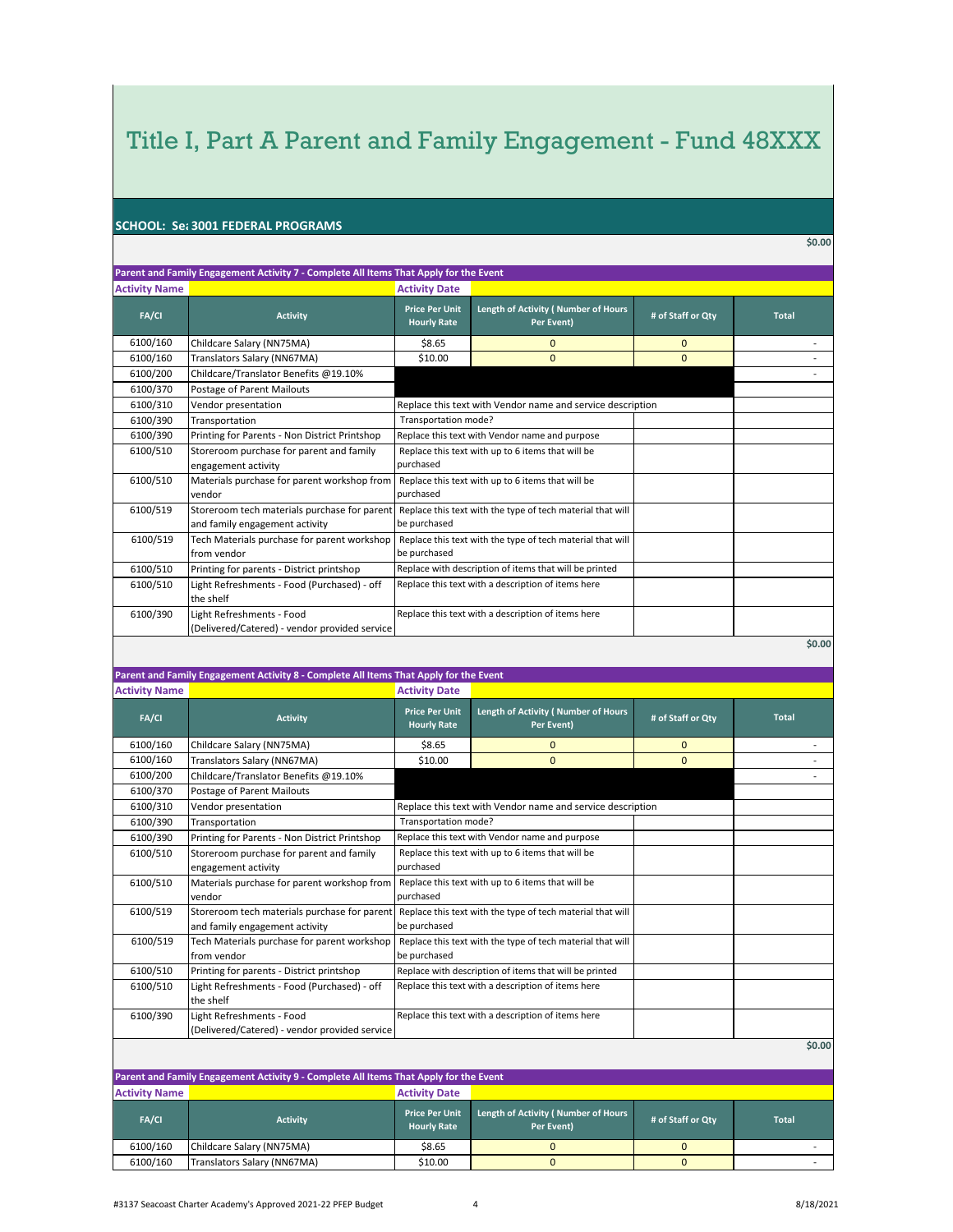| <b>SCHOOL: Set 3001 FEDERAL PROGRAMS</b> |                                               |                                                            |  |      |  |  |
|------------------------------------------|-----------------------------------------------|------------------------------------------------------------|--|------|--|--|
| 6100/200                                 | Childcare/Translator Benefits @19.10%         |                                                            |  |      |  |  |
| 6100/370                                 | Postage of Parent Mailouts                    |                                                            |  |      |  |  |
| 6100/310                                 | Vendor presentation                           | Replace this text with Vendor name and service description |  |      |  |  |
| 6100/390                                 | Transportation                                | Transportation mode?                                       |  |      |  |  |
| 6100/390                                 | Printing for Parents - Non District Printshop | Replace this text with Vendor name and purpose             |  |      |  |  |
| 6100/510                                 | Storeroom purchase for parent and family      | Replace this text with up to 6 items that will be          |  |      |  |  |
|                                          | engagement activity                           | purchased                                                  |  |      |  |  |
| 6100/510                                 | Materials purchase for parent workshop from   | Replace this text with up to 6 items that will be          |  |      |  |  |
|                                          | vendor                                        | purchased                                                  |  |      |  |  |
| 6100/519                                 | Storeroom tech materials purchase for parent  | Replace this text with the type of tech material that will |  |      |  |  |
|                                          | and family engagement activity                | be purchased                                               |  |      |  |  |
| 6100/519                                 | Tech Materials purchase for parent workshop   | Replace this text with the type of tech material that will |  |      |  |  |
|                                          | from vendor                                   | be purchased                                               |  |      |  |  |
| 6100/510                                 | Printing for parents - District printshop     | Replace with description of items that will be printed     |  |      |  |  |
| 6100/510                                 | Light Refreshments - Food (Purchased) - off   | Replace this text with a description of items here         |  |      |  |  |
|                                          | the shelf                                     |                                                            |  |      |  |  |
| 6100/390                                 | Light Refreshments - Food                     | Replace this text with a description of items here         |  |      |  |  |
|                                          | (Delivered/Catered) - vendor provided service |                                                            |  |      |  |  |
|                                          |                                               |                                                            |  | 0.00 |  |  |

**\$0.00**

### **Parent and Family Engagement Activity 10 - Complete All Items That Apply for the Event**

| <b>Activity Name</b> |                                               | <b>Activity Date</b>                                       |                                                            |                   |              |
|----------------------|-----------------------------------------------|------------------------------------------------------------|------------------------------------------------------------|-------------------|--------------|
| <b>FA/CI</b>         | <b>Activity</b>                               | <b>Price Per Unit</b><br><b>Hourly Rate</b>                | Length of Activity (Number of Hours<br>Per Event)          | # of Staff or Qty | <b>Total</b> |
| 6100/160             | Childcare Salary (NN75MA)                     | \$8.65                                                     | $\Omega$                                                   | $\Omega$          |              |
| 6100/160             | Translators Salary (NN67MA)                   | \$10.00                                                    | $\overline{0}$                                             | $\mathbf{0}$      |              |
| 6100/200             | Childcare/Translator Benefits @19.10%         |                                                            |                                                            |                   |              |
| 6100/370             | Postage of Parent Mailouts                    |                                                            |                                                            |                   |              |
| 6100/310             | Vendor presentation                           |                                                            | Replace this text with Vendor name and service description |                   |              |
| 6100/390             | Transportation                                | Transportation mode?                                       |                                                            |                   |              |
| 6100/390             | Printing for Parents - Non District Printshop |                                                            | Replace with Vendor name and purpose                       |                   |              |
| 6100/510             | Storeroom purchase for parent and family      | include up to 6 items that will be purchased               |                                                            |                   |              |
|                      | engagement activity                           |                                                            |                                                            |                   |              |
| 6100/510             | Materials purchase for parent workshop from   |                                                            | Replace this text with up to 6 items that will be          |                   |              |
|                      | vendor                                        | purchased                                                  |                                                            |                   |              |
| 6100/519             | Storeroom tech materials purchase for parent  | Replace this text with the type of tech material that will |                                                            |                   |              |
|                      | and family engagement activity                | be purchased                                               |                                                            |                   |              |
| 6100/519             | Tech Materials purchase for parent workshop   |                                                            | Replace this text with the type of tech material that will |                   |              |
|                      | from vendor                                   | be purchased                                               |                                                            |                   |              |
| 6100/510             | Printing for parents - District printshop     |                                                            | Replace with description of items that will be printed     |                   |              |
| 6100/510             | Light Refreshments - Food (Purchased) - off   |                                                            | Replace with a description of items here                   |                   |              |
|                      | the shelf                                     |                                                            |                                                            |                   |              |
| 6100/390             | Light Refreshments - Food                     |                                                            | Replace with a description of items here                   |                   |              |
|                      | (Delivered/Catered) - vendor provided service |                                                            |                                                            |                   |              |
|                      |                                               |                                                            |                                                            |                   |              |

**\$0.00**

### **Parent and Family Engagement Activity 11 - Complete All Items That Apply for the Event**

| <b>Activity Name</b> |                                                                 | <b>Activity Date</b>                                       |                                                   |                   |              |
|----------------------|-----------------------------------------------------------------|------------------------------------------------------------|---------------------------------------------------|-------------------|--------------|
| FA/CI                | <b>Activity</b>                                                 | <b>Price Per Unit</b><br><b>Hourly Rate</b>                | Length of Activity (Number of Hours<br>Per Event) | # of Staff or Qty | <b>Total</b> |
| 6100/160             | Childcare Salary (NN75MA)                                       | \$8.65                                                     | $\Omega$                                          | $\Omega$          |              |
| 6100/160             | Translators Salary (NN67MA)                                     | \$10.00                                                    | $\Omega$                                          | $\Omega$          |              |
| 6100/200             | Childcare/Translator Benefits @19.10%                           |                                                            |                                                   |                   |              |
| 6100/370             | Postage of Parent Mailouts                                      |                                                            |                                                   |                   |              |
| 6100/310             | Vendor presentation                                             | Replace this text with Vendor name and service description |                                                   |                   |              |
| 6100/390             | Transportation                                                  | Transportation mode?                                       |                                                   |                   |              |
| 6100/390             | Printing for Parents - Non District Printshop                   | Replace this text with Vendor name and purpose             |                                                   |                   |              |
| 6100/510             | Storeroom purchase for parent and family<br>engagement activity | purchased                                                  | Replace this text with up to 6 items that will be |                   |              |
| 6100/510             | Materials purchase for parent workshop from<br>vendor           | purchased                                                  | Replace this text with up to 6 items that will be |                   |              |